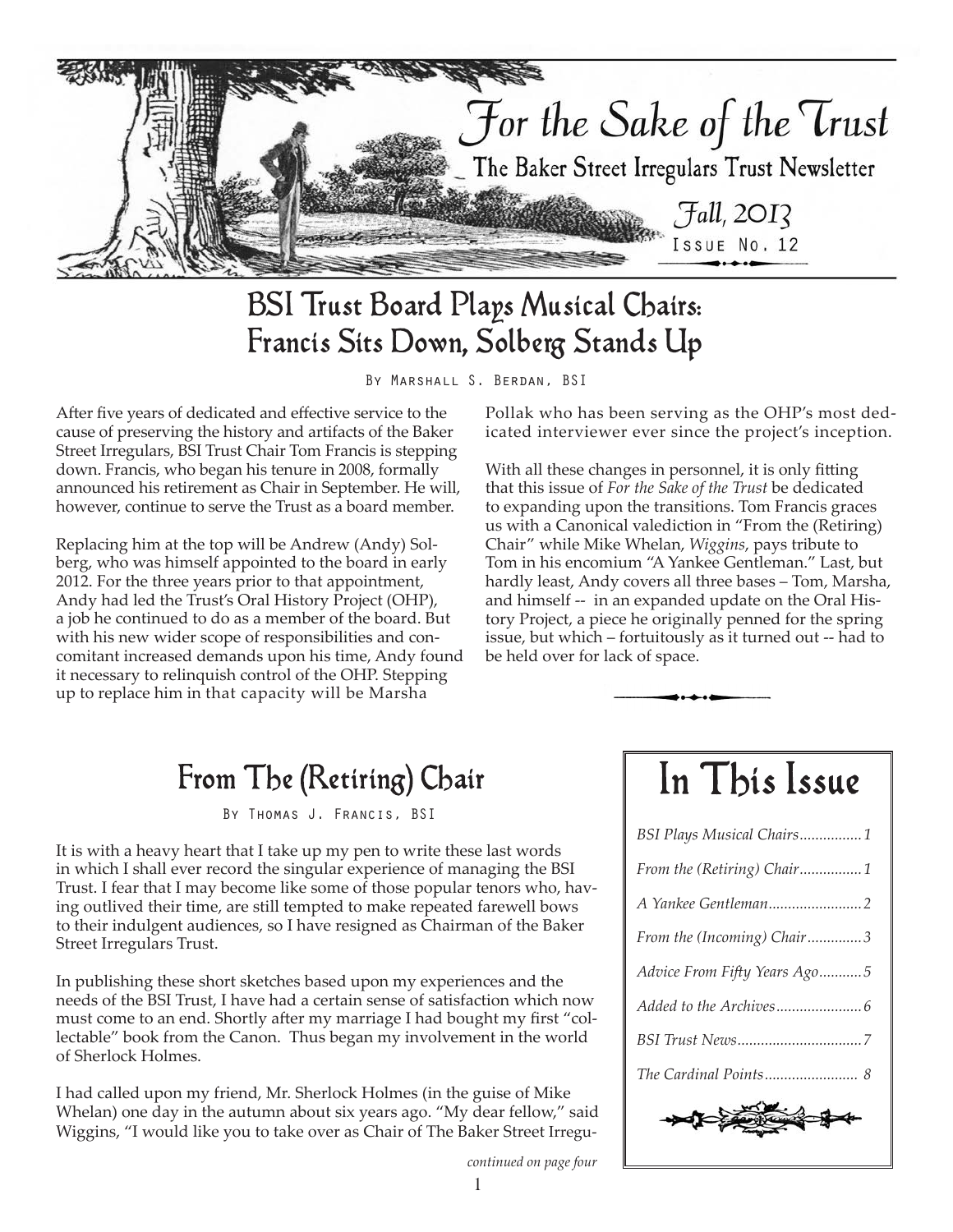### On the Retirement of Tom Francis as Chair

By Michael F. Whelan, *Wiggins*

### "A Yankee Gentleman"

Tom Francis is the very model of a New England gentleman. His Yankee common sense and demeanor immediately set the tone for his tenure. Calm, competent, collaborative and deliberate, economical (in manner and purse), he easily and confidently stepped into his new role five years ago. His background as chief financial officer of a major national retail chain has served the society well. Thanks to Tom's experience and Les Klinger's judicious counsel as treasurer, we have spent our money wisely, purchasing valuable material that otherwise would not have been gifted to the Archive either at auction or on the Internet, and paying for the necessary cataloging to make the BSI material in the Archive more easily searchable. Our next task is digitizing hundreds of images so as to have them accessible via personal computer.

Building the BSI Archive was difficult for all of us. If our founders walked on water -- which sometimes our sentimentality leads us to say or write -- then why weren't they prescient enough to realize how important our BSI "stuff" happened to be and make provision for its preservation? Edgar Smith alone perhaps realized its value by serving as the Irregulars' pack rat. But any plans he might have had were cut short by his untimely death in 1960. If Marv Epstein had not knocked on Edgar's son's door years later, Edgar's files might have also been lost.

The Trust's inaugural task was to persuade over 300 living BSI that their Sherlockian correspondence, papers,

toasts, and other BSI-centric memorabilia should be ultimately gifted to an entity they could hardly relate to or whose purpose they could barely understand. Furthermore, our Canadian and British members had their own societal archival institutions to consider. They have thankfully threaded that needle on occasion, such as Nick Utechin's gift of the Colin Prestige/ Jim Montgomery correspondence and Chris Redmond's recent gift of Bliss Austin's sizeable correspondence to himself.

Andy Solberg, the new chairman of the BSI Trust, ran the Oral History Project (OHP) with energy and skill, preserving for history the voices of many aging members which otherwise would have been lost. We have been limited by time and distance, but our goal with Marsha Pollak as the new head of the OHP is to have all living Irregulars included in this oral archive. Heretofore, we have preferred doing face-to-face interviews, feeling that they were more effective. But Andy recently began allowing phone interviews when face-to-face interviews were difficult to schedule, and they have turned out excellently.

How does one say "we want all of it" and not sound covetous and grasping? It's not easy, but Tom set just the right tone with his appreciation of all gifts, large and small. No matter how much we will miss his steady, restrained leadership, the sports expression "next man up"- or nowadays, "next woman up" applies. We will soldier on under the new Chair, who brings his own Yankee personality and skill set to this challenging position. We value Tom Francis' institutional memory and sound judgment and, thankfully, Tom will continue to serve on the board of the Trust.

# <del>: 3</del> For the Sake of the Trust

The Trust is a special part of the Baker Street Irregulars, the literary society dedicated to the study of Sherlock Holmes and Dr. Watson. The Trust is designed to collect, archive, and preserve historical documents for the study of Sir Arthur Conan Doyle, Sherlock Holmes and Dr. Watson, the Victorian world, and the individuals and organizations like the BSI that have devoted themselves to such studies. The Trust has a special interest in preserving materials related to the history of the BSI, its members, and friends.

The Trust archive is located in the Houghton Library at Harvard University, in Cambridge, Massachusetts. The archival material may be used by any qualified Sherlockian, subject to the normal rules and regulations of the library.

**Monetary donations** should be sent to:

#### **Leslie S. Klinger, BSI 10866 Wilshire Boulevard, Suite # 1500 Los Angeles, CA 90024**

If the financial donation is in honor of someone, please indicate the appropriate name.

If you are passing along a contribution from a third party, please include the name and address of the donor so that we can acknowledge the donation with a thank-you letter from the BSI Trust.

Questions regarding **material contributions** to the archives should be directed to:

**Andrew Solberg, BSI 5612 Thicket Lane Columbia, MD 21044**

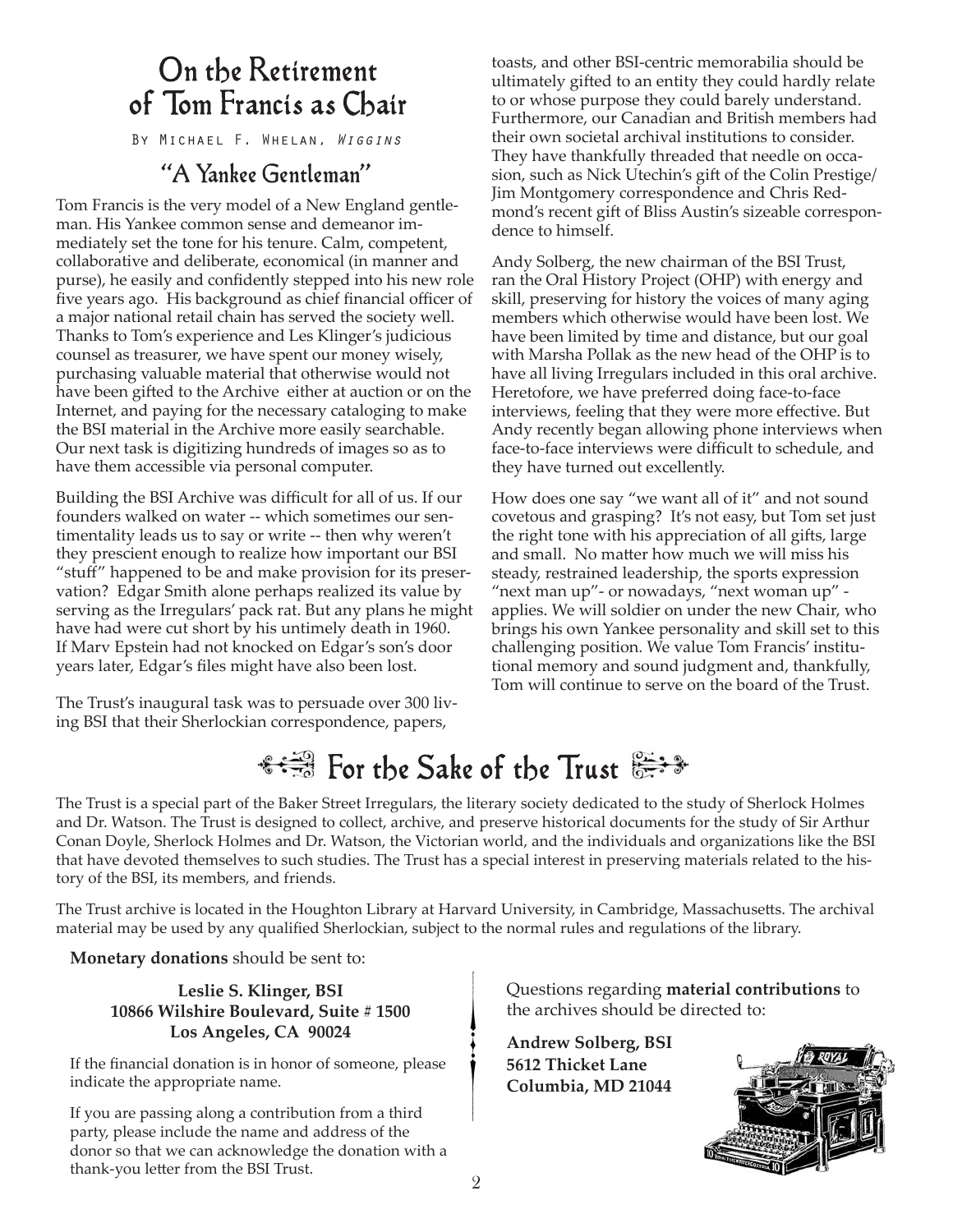### From the (Incoming) Chair

By Andrew Solberg, BSI

Little did I know when I began drafting an update on the Oral History Project that I would be changing it because of my own changing role in the BSI Trust. Under the wonderful leadership of Tom Francis, the Trust has grown and thrived over the past five years. It has been

a pleasure serving on the Trust's board under Tom's leadership. When I was informed that Tom wanted to retire as Chair, I felt the disappointment we all feel when a great leader in an organization in which we are involved decides to step down. Tom has been an enthusiastic advocate for the Trust; more importantly, he has skillfully shaped its growth over the past five years. There were two saving graces in my disappointment over Tom's retirement. One was that Tom will remain on the board, and we would continue to benefit from his ideas and insight. The second was that the Trust's board is comprised of effective, activist, dedicated, and incredibly intelligent members, and

I was sure that strong leadership would be found in one of them.

Then I was offered the opportunity to succeed Tom as Chair. Filling Tom's shoes would be no easy task. But my own belief in the importance of collecting and preserving the collective memory of the Baker Street Irregulars and their accomplished membership led me to accept the position. One of the first things I did was to go back and read Tom's own article in the Spring 2008 newsletter when he accepted the position. Tom touched on all of the strengths of the Trust back then, which are even stronger today because of his leadership. I look forward to working with Tom and the other board members, the Houghton Library, and our many volunteers and contributors in furthering the mission of the Trust. Please keep those collections of correspondence and BSI memorabilia coming in. I promise that we will continue to be great stewards of the BSI's collective memory.

Of course, one of the disadvantages of my changing role in the Trust was that I would have to relinquish running the Oral History Project, a program that I have come to love dearly. I needed to find someone who loves the program as much as I do and who will lead it with enthusiasm and creativity. Marsha Pollak did her first interview for the Oral History Project back in 2007 with a wonderful interview of Karen Anderson about

her illustrious Sherlockian history and that of her late husband, Poul. Since then, she has interviewed a dozen more BSI, significantly more than any other interviewer. Marsha has contributed greatly to maintaining our collective memory, and she has graciously agreed to lead the Oral History Project into the future. I have been friends with Marsha for years, and I couldn't be more pleased with her acceptance of this responsibility. I want to thank Marsha publicly. She is a remarkable Sherlockian, and I look forward to working with her even more closely in

our new roles.

The Oral History Project is a remarkable program. Each interviewee relates stories about his/her early life, family, schooling, jobs, non-Sherlockian accomplishments, and Sherlockian interests. They talk about the roads that they took to becoming BSI. They also share their reactions to particular events and their opinions about things that happened, both in the distant and recent past. They talk about personalities, likes, dislikes, and memorable events and people. All of their stories give flavor to the history of the BSI as well as the greater Sherlockian world since they all travelled through that world before and after they became BSI. We try to cover it all.

You can imagine how enjoyable it is to do these interviews. You hear BSI speak car-

ingly about people they know/knew and events they witnessed. Some of these events have historical significance, while others are simply funny or poignant. Often, the interviewee's friend is the one conducting the interview, and they have shared experiences, sparking each other's memory about people and events. The interviews are a joy to do and fun to listen to.

One of the challenges of running a program like this is trying to catch everyone. During the first couple of years after Don Terras passed the baton to me, we have been trying to interview everyone who was invested before 1970. In some ways, we have been using year of investiture as a proxy for age and health. Unfortunately, that doesn't always work. Recently, for example, we learned that one BSI who was invested shortly after 1970 has become increasingly frail. We immediately tried to set up an interview, but, frankly, he currently has more personal priorities and is resistant to doing an interview. It's understandable, but it highlights the fact that we have to do a better job of identifying interview subjects before they become so focused on health issues that they are no longer willing to be interviewed. Please, dear reader, if you know of anyone whom you think we should interview now, email Marsha (mlpollak@earthlink.net) or me (asolberg@earthlink.net). We would hate to lose anyone's unique perspective on the BSI, not to mention their own personal history. We are, after all, quite an accomplished group of individuals!





Andrew Solberg, BSI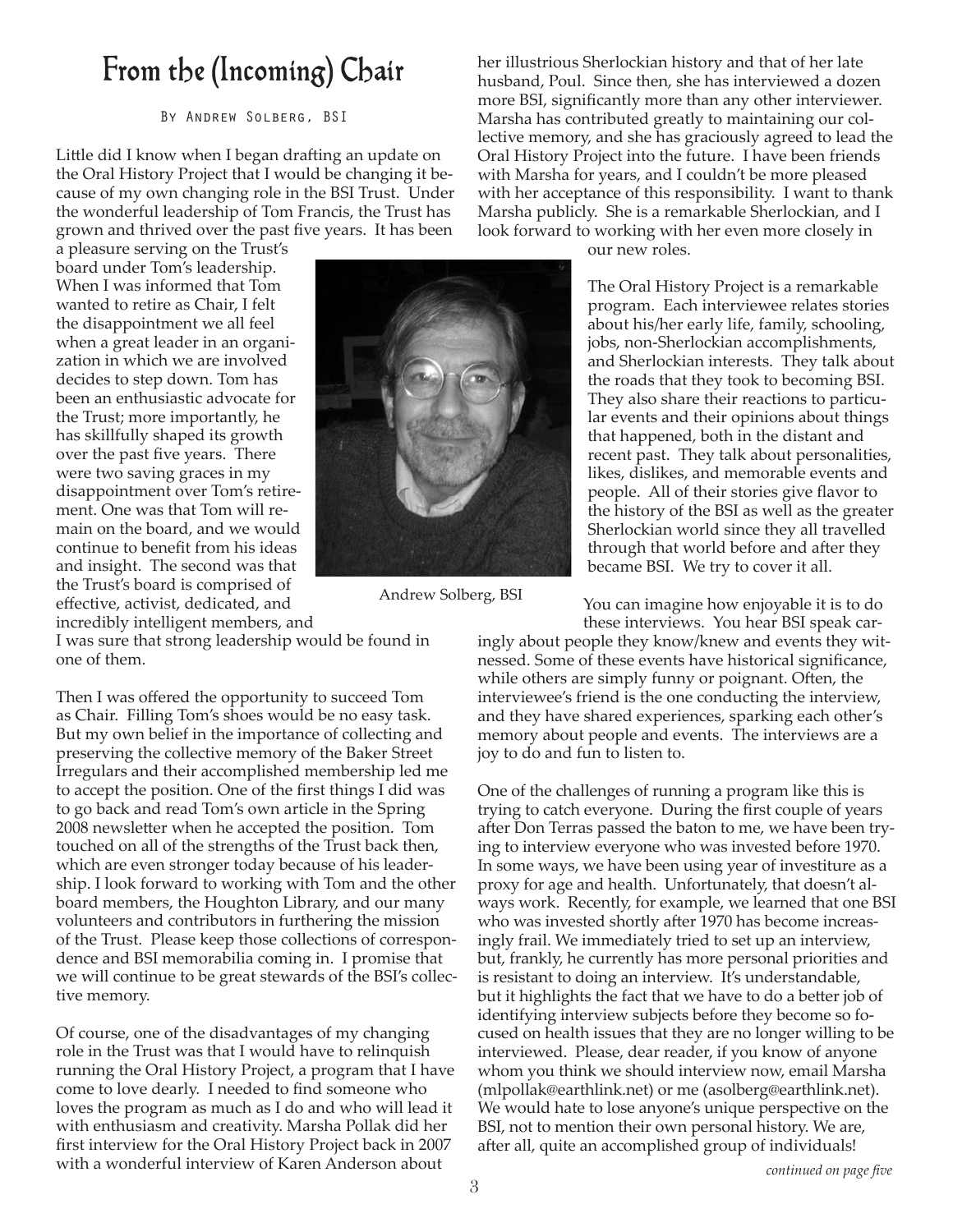### **From The (Retiring) Chair** continued from page one

lars Trust." It is a most singular thing that a problem which was certainly as abstruse and unusual as any which I have faced in my long professional career should have come to me after my retirement. When I glance over my notes and records of the subsequent years, I notice that of all the problems which have been submitted to the Trust the greatest remains: how can we be sure that we capture as much of our history as possible?

The sentiment expressed as "To the man who loves art for its own sake" can be altered to "To the man who loves history for its own sake" in synopsizing the essence of the BSI Trust. "I have some papers here" are the words I loved to hear the most as Chair. An anomaly which often struck me

was how often our members ignore the importance of the historical nature of the materials they possess.

During my long and intimate acquaintance with the Trust, I have been gratified by the support of the trustees and volunteers who work very hard to ensure the success of this venture. When I look at the massive manuscript volumes that contain our work stored at the Houghton Library, I am impressed by how much material we have already managed to preserve. We were fairly accustomed to receive unusual offers at the Trust, but the vast majority of them have proven fruitful.

It may have been a comedy, or it may have been a tragedy. In any event it has been, for me, a great experience.

Now on to what is expected in this sort of valediction. I am truly grateful for the support of the other trustees. Dan Posnansky has been my conscience, guide, and most able advisor. Mike Whelan's support was invaluable. Les Klinger's amazing efficiency and deep commitment is truly impressive. Bob Coghill's cataloging work and quiet demeanor were an enjoyable delight.

The support, rational balance, and sound advice I received from both Steve Rothman and Costa Rossakis were always helpful and very much appreciated. Peter Blau, the Trust's idea machine, kept me on my toes and on the correct path. Andy Solberg brought a fresh new approach, high energy, and an amazing level of enthusiasm to the Trust. The future, under Andy's guidance, should make the Trust even stronger and more effective.

I should add here that my predecessors as co-chairs, Glen Miranker and Costa Rossakis, handed me a well set-up, organized functioning operation. Much of my success was due to what Glen and Costa had already established. They had to start from zero. I had the advantage of their having already done all the heavy lifting.

There are a number of people who are not trustees that were of great help to the Trust and me. Julie McKuras was the original editor of this newsletter and did a fine job. The current editor, Mike Berdan, has been outstanding. His dogged hounding of me for an essay for each issue makes him the official bull pup of the BSI Trust.

> Paul Singleton's tenacity and determination to make certain that every current paper, toast, etc. is captured is not only helpful, but impressive. For their annual services at the BSI dinner, I would also like to thank Ben Vizoskie who takes the photos and Joe Coppola who records it.

Mary Ann Bradley, who not only types but actually writes the well-crafted thank you letters, has been diligent, thorough, and a real hoot to deal with. Randall Stock who maintains the web-site is amazing in his ability to see pitfalls and opportunities well beyond the simple requests I make.

Vinnie Brosnan is willing to sacrifice time and profit from his own business as a bookseller in order to sell material for the sake of the trust. Michael Pollak did a very nice job of selling some of our surplus materials in the huckster's

room last year and is undertaking that task again this year. Peter Accardo, of the Houghton Library and an invested member of the BSI, has been brilliant in is support of the Trust, both in terms of ideas about the future and in his solid advice regarding the day-to-day things we need to do.

There have been others who have helped me over these past years as well. Dorothy Stix assembled the photo albums and has been a great help in contacting people. Likewise for Don Izban who undertook the initial efforts to reach out and capture material from older members. Last but hardly least, the large group of people involved in the Oral History Project have done a lot to ensure that some of the most interesting stories and biographies are not lost. If I have overlooked anyone, I apologize.

Tom Francis, BSI

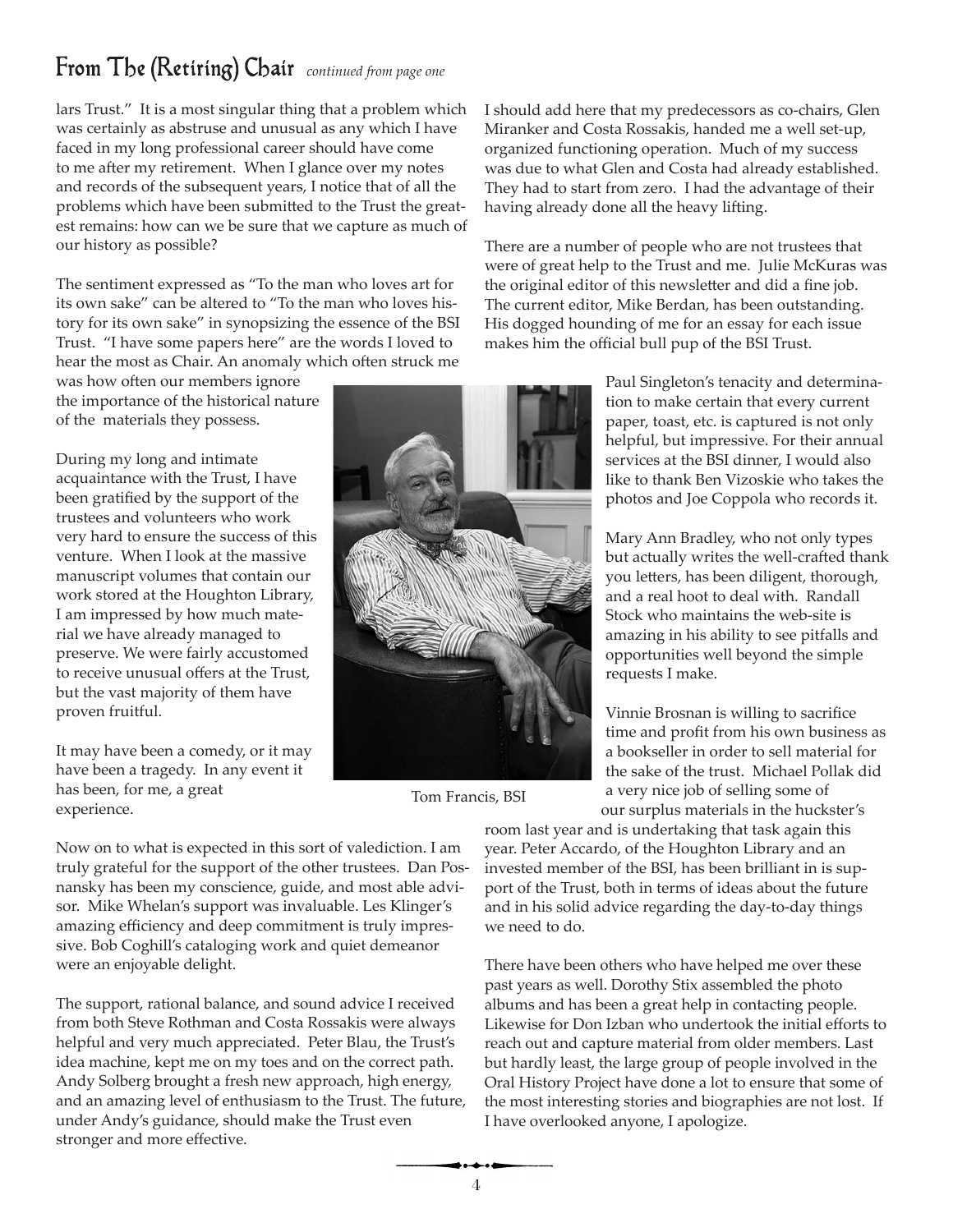# Advice From Fifty Years Ago

BY PETER X. ACCARDO, BSI

Among the material donated to the BSI Trust Archive by Jerry Margolin in 2011 is a typed letter from Vincent Starrett to Allen Robertson, dated September 7, 1963. In the letter, Starrett offers advice to Robertson on how to locate the source of a "cynical remark" by the Rev. Clarence V. T. Richeson in Dr. L. Vernon Briggs' T*he Manner of Man that Kills* (Boston, 1921), a remark that originally appeared in true crime pioneer Edmund Pearson's essay "What makes a good murder?" (On May 21, 1912, Richeson had been executed in the electric chair for the murder of his fiancée). Robertson, the founder of The Six Napoleons of Baltimore and an invested BSI, subsequently directed his query to a librarian in the General Reference and Bibliography Division of the Library of Congress, whose detailed response of October 21 has also been preserved, along with pertinent Xeroxes from Briggs' book. As for the identification of the passage, that remains, in the words of the Library of Congress librarian, "only one rather shaky conjecture." Adding interest to Starrett's letter is a brief reference to Billy Wilder's motion picture *The Private Life of Sherlock Holmes* (which borrowed its title from Starrett's 1933 Sherlockian incunabulum), as well as his thoughts on his upcoming seventy-seventh birthday. "As your senior," wrote Starrett, "perhaps I am old enough to warn you to watch your step!"

D carb for critics emont Street CHICAGO 13 September 1963

#### Dear Allen:

I picked up that line about the Reverend's cynical remark from Pearson's "What Makes a Good Murder?" in the Pearson Reader you have-as you have discovered. I don't know what the man said, and Pearson appears never to have done a full job on Richesson. Sorry!

However, the Richeson story is in Dr. L. Vernon Briggs' "The Manner of Man that Kills," which is where Pearson got his information. If you can run down the Briggs book, Letter's you will find the "cynical remark." If you do find it, you might pass it along to this student of crime and cynicism.

I don't know when that Wilder picture will appear, with a title borrowed from my book. His office wrote me about it, as did Adrian Conan Doyle. Probably it is some time away. I have no information whatever about production. But I am pleased by the project, no end.

Yes, I have a birthday anniversary coming up, too -- Oct. 26. I shall be, if I make it, 77. All my best to you for Sept. 23. As your senior, perhaps I am old enough to warn you to watch your step. It was good to hear from you.

que Pey > Batte sprie! Canonically Vtar Michael Allen Robertson, Esq. **Baltimore** 

Typed letter, signed, from Vincent Starrett to Allen Robertson September 7, 1963. \*2011M-69 - Jerry Margolin gift.

#### Let Me Tell You A Storp continued from page three

That said, we currently have ten interviews in various stages of production. The BSI Trust Board purchased five more digital voice recorders (now eleven, in total) which allow us to have many interviews going on at the same time.

I need to thank the many people who have done interviews. In the past couple of years, Peter Blau, Bob Coghill, Peter Crupe, Greg Darak (two interviews), Sonia Fetherston, Don Hobbs, Mike Homer, Bob Katz (two), Francine Kitts (five!), Julie McKuras, Marsha Pollak (of course), Jan Prager, Susan Rice, Dana Richards, Mike Berdan, and Dick Sveum have all done great interviews for us. Thank you, thank you, thank you!! If you, dear reader, are interested in interviewing a BSI member who lives near you, please let us know. If you are a BSI and would like to be interviewed, also please let us know.

The BSI Trust will continue to thrive. I am a strategic planner by profession, and I have already begun the process of identifying our agenda for the coming years. I look forward to working with the Board of Trustees, the Houghton Library, and with you to not only be a deposi-



Marshall Pollack, BSI

tory of our history, but also to make it as easily accessible as possible.

Lastly, I have to thank Mike Berdan for making my last article in this newsletter (Spring, 2012) reasonably intelligible. I have published over two dozen Sherlockian articles thus far, and I have never had the response to any of them that I received from that article.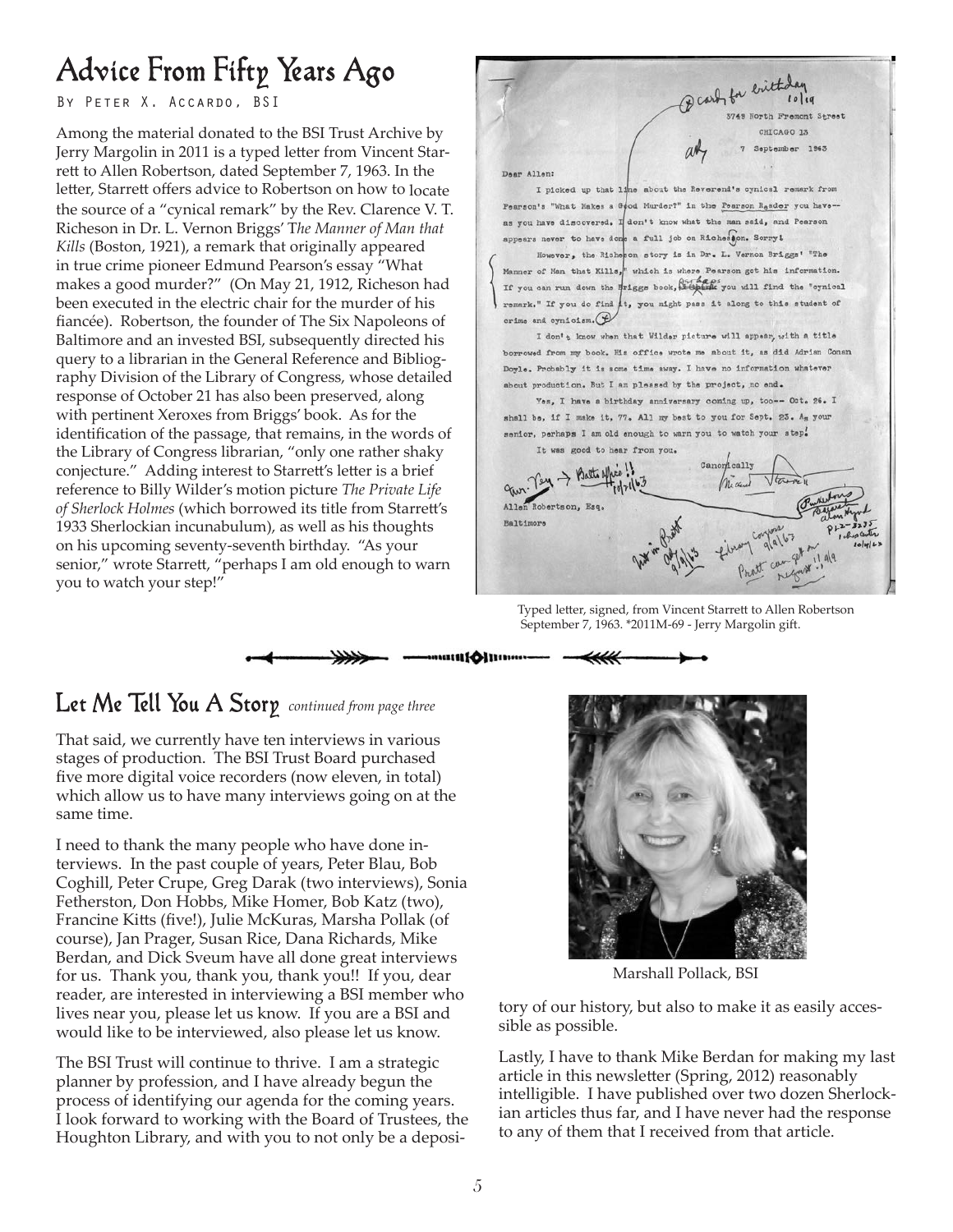## Added to the Archives

The following material donations have been received since the publication of the Spring, 2013 newsletter.

- From Bruce Harris, Vincent Starrett's personal copy of the June, 1971 issue of *The Baker Street Journal*, signed by Starrett and including the mailing envelope with his name and address.
- From Harrison and Linda Hunt, material from The Grillparzer Club of the Hoboken Free State celebrating Christopher Morley's 123rd birthday and distributed on May 5, 2013.
- From Michael H. Kean, a DVD of the Scowers and Molly Maguires meeting of August 6, 1989, featuring ten invested members of the BSI, that was held at the Holiday Inn in San Francisco with its reconstructed 221B sitting room.
- From Chris Redmond, twenty-three letters (several with attachments) and one postcard from Bliss Austin to Chris (and some to Chris and Kate Karlson) dating from July 7, 1975 to July 23, 1986.
- From Al Rosenblatt, 22 folders of correspondence and original Scion Society Reports from his tenure (September 1977 - September 1987) as Scion Society editor of *The Baker Street Journal*.
- From Paul Singleton, a package of his personal correspondence with various members of the BSI spanning the years 1981 to 2008.
- From Charles G. Thomas, "half-tone" group pictures of the 1946 and 1947 BSI dinners with a key to the 1946 picture.
- From David Weiss, a three-ring binder containing 67 separate page protectors (assembled and delivered by Peter Crupe), each of which includes a piece of Six Napoleons or Cliffdwellers memorabilia, letter, BSI Dinner program, article, obituary, or acrostic from the period 1942 to 2008. Some are original and some are copies. Highlights include: copies of the letter from FDR accepting BSI membership; a letter from Edgar Smith to David; Smith's appeal for money for *The Baker Street Journal*; BSI Dinner programs for 1954, 1955, 1957, 1959, 1961, and 1965; BSI Minutes from the 1954 Dinner; a 1955 letter from Allen Robertson; and early Six Napoleons membership lists.



# About Donations to the Trust

The Trust seeks primary materials about the history of the BSI and the Irregulars. These may consist of correspondence, photographic and audio materials, manuscripts of historical documents, biographical material, newspaper clippings, and magazine articles. It can also accept valuable Sherlockian books that can be sold to raise funds for the Trust.

The Trust does not intend to create a collection that duplicates the Sherlock Holmes Collection at the University of Minnesota or the Arthur Conan Doyle Collection of the Toronto Metropolitan Reference Library, and so does not actively seek editions of the Canon or scholarly works unless the material has a direct bearing on the history of the BSI or the Irregulars.

The Trust is a  $501(c)(3)$  organization, and contributions are tax-deductible under Section 170 of the Internal Revenue Service Code.

To deduct a non-cash donation of \$5,000 or more, the owner must arrange and pay for a qualified appraisal. Contributions of \$250 or more will be publicly acknowledged; for non-cash items, however, tax regulations prohibit the Trust from acknowledging the dollar value of the donation in this newsletter or *The Baker Street Journal.*

The initial step in making a donation is to contact one of the trustees. You can find contact information on the Baker Street Irregulars Trust website: www.bsitrust.org.

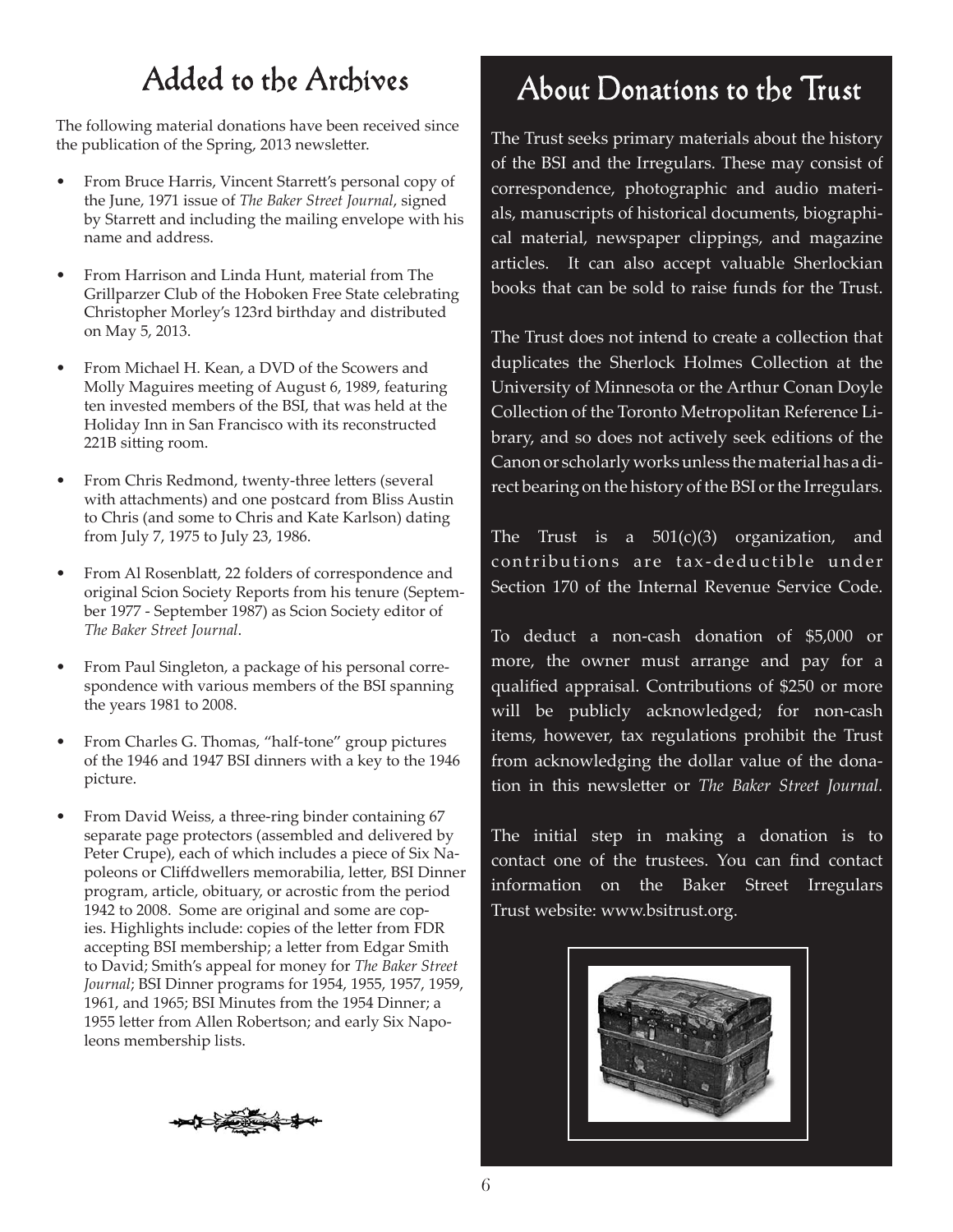# **\*週 BSI Trust News**

#### *The BSI Trust Newsletter Goes Electronic – Take Two*

In the last issue of *For the Sake of the Trust*, we announced that in order to save money, the trustees had decided to have the newsletter go electronic as much as possible. To that end, we invited those who would be willing to receive all future copies in an electronic (PDF) version to e-mail us their acceptance. Unfortunately, Moriarty's minions arranged for the wrong e-mail address to be listed in the announcement. Despite that bastardly interference, a good two dozen of you still found a way to let us know that you would be willing to receive the electronic version from here on out. We thank you for your compliance and persistence.

We suspect that many more of you are also so willing, but that your e-mail acceptances were lost in the ether. For that, we humbly apologize. We now ask you to let us know again of your willingness to "accept our terms" by sending us an e-mail to that effect, along with the e-mail address to which you would like all future copies sent, to Trust221b@gmail.com. Again, we do not wish to compel anyone to receive future copies of this newsletter via e-mail. You can still receive a physical copy in the mail if you prefer, and if we do not hear specifically from you to the contrary, we will continue to send them to you that way.

#### *Special Note (and Apology) to Sherlockian Collectors*

You may have noticed that this issue of the BSI Trust Newsletter is marked "Issue No. 12". That is because it is the twelfth issue. Simple as that sounds, it has been obvious to Sherlockian completists that when it comes to numbering and identifying these newsletters, we at The Trust have taken the concept of irregular to a new level -- nay, rather a new plane. Inconsistency has been our watchword. In an effort to put that right, we have recently begun adhering to a strict ordinal progression. This is issue number twelve; the next will be issue number thirteen, and so forth -- simple enough so that even an Athelney Jones can follow it, not that any of our readers fall into that abysmal category! We sincerely apologize for the past confusion. And, in an effort to provide those who wish to have a clear statement of *For the Sake of the Trust's* publishing history, we are providing the following chart.

| Actual Issue | <i>Volume</i> | <i>Issue</i> | Season/Year         | Actual Issue Volume | <i>Issue</i> | Season/Year          |
|--------------|---------------|--------------|---------------------|---------------------|--------------|----------------------|
| #1           | Volume 1      | Issue 1      | Fall 2005           | #7                  |              | Spring 2010          |
| #2           | Volume 2      |              | Issue 1 Spring 2006 | #8                  |              | Fall 2011            |
| #3           |               |              | Summer 2007         | #9                  |              | Issue 9 Spring 2012  |
| #4           | Volume 2      |              | Issue 2 Winter 2007 | #10                 |              | Issue 10 Fall 2012   |
| #5           |               |              | Spring 2008         | #11                 |              | Issue 11 Spring 2013 |
| #6           |               |              | Fall 2008           | #12                 |              | Issue 12 Fall 2013   |

We do have an inventory of issues #7, #8, #9, #10, and #11, copies of which can be obtained by contacting our editor, Mike Berdan. If you wish to print out copies of any other issue, you can do so by visiting our website, www.bsitrust. org/newsletter, which contains digital copies of all previous issues and downloading them.

#### *Additional Apologies*

In "A Collector Recollects," (Spring, 2012) Lisa McGaw was erroneously described as "the lady who initiated the Gillette luncheons." As several readers quickly pointed out, it was Clifton R. "Clif" Andrew who both initiated and named the luncheon in 1945 as an additional opportunity for out-of-towners to get together during the course of the annual Birthday Weekend in New York. Lisa McGaw didn't take over running the then firmly-established event until 1964. She continued in that role for a full 25 years. Susan Rice has run it admirably ever since.

In an item that appeared under "BSI Trust News" in that same issue, the Friends of the Arthur Conan Doyle Collection, housed at the Toronto Public Library, was incorrectly referred to as the "Friends of the Arthur Conan Doyle Society," which is a completely different organization based in the province of British Columbia. We would like to thank Doug Wrigglesworth, Chair Emeritus of the Friends of the Arthur Conan Doyle Collection, for alerting us to the misidentification.

And in the "Added to the Archives" section of our Fall, 2012 issue, we inadvertently listed the name of renown Disney illustrator Carl Barks as "Carl Banks."